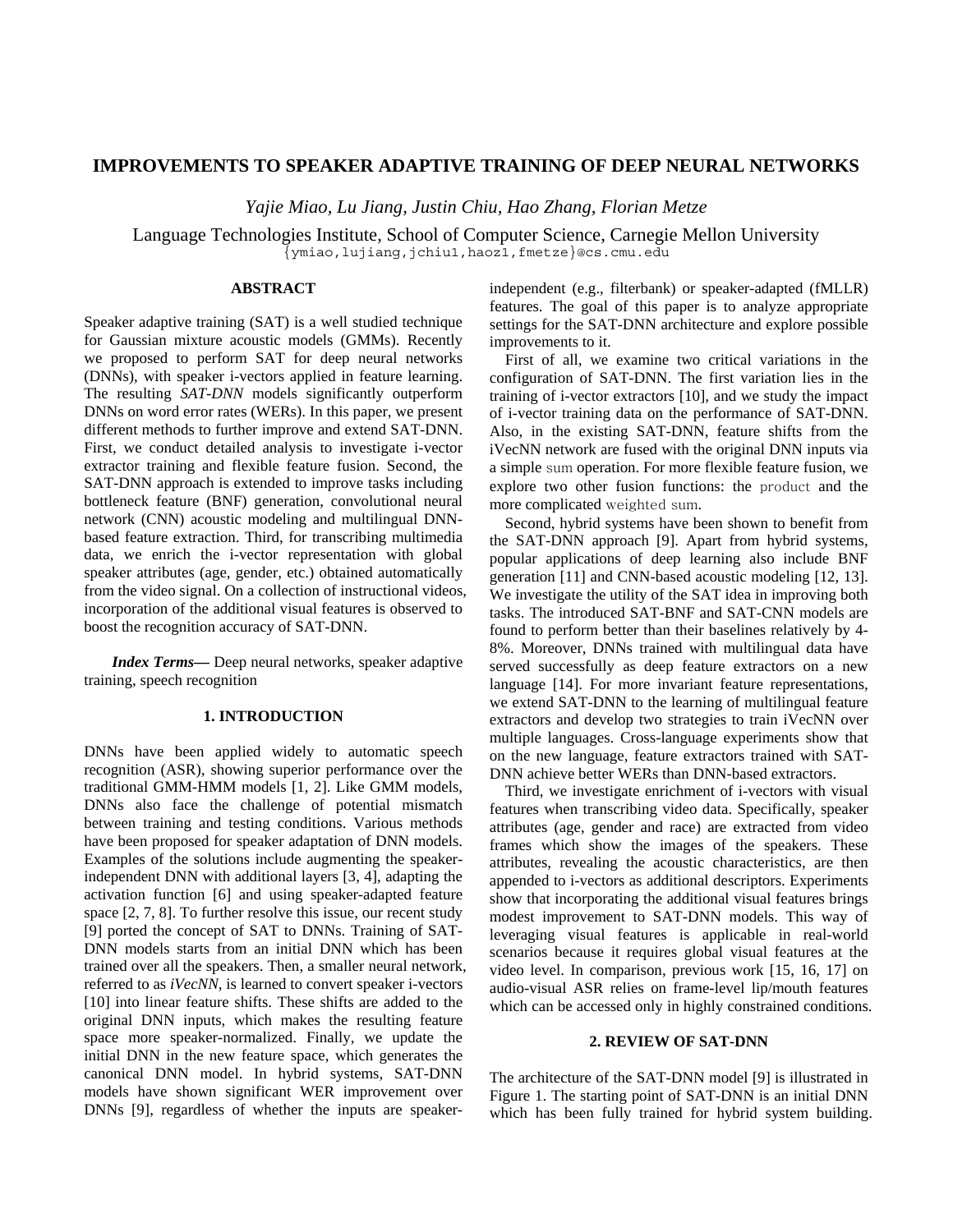

Figure 1. *The SAT-DNN model. Green circles depict the connection parameters for the iVecNN network.*

Training of SAT-DNN consists of two major steps. First, with the initial DNN fixed, we learn the smaller network iVecNN (on the left of Figure 1) whose inputs are i-vectors. Originating from speaker identification [10], i-vectors represent compactly the acoustic characteristics of speakers and have been exploited in ASR for speaker adaptation [8, 18]. The outputs of iVecNN are linear feature shifts which can be formulated as:

$$
\mathbf{a}_t = \mathbf{o}_t + f(\mathbf{i}_s) \tag{1}
$$

where **i**<sub>*s*</sub> denotes the i-vector for speaker *s*,  $\mathbf{o}$ *t* is an original feature vector from speaker *s*, *f* denotes iVecNN which maps the i-vector into a feature shift. After adding this shift to **o***t*, we get a speaker normalized feature vector **a***t*. In the second step, we fix the trained iVecNN and update the parameters of the initial DNN in the new feature space **a***t*. This finally generates the canonical DNN more independent of specific speakers. Training of iVecNN and updating of the DNN can be done via the standard error backpropagation (BP) algorithm.

During decoding, we extract i-vectors for testing speakers and feed the i-vectors to the architecture in Figure 1. This will adapt the SAT-DNN model to each testing speaker without any DNN fine-tuning on the adaptation data. Also, since i-vector extraction is totally unsupervised, no initial decoding pass is needed prior to adaptation. Therefore, SAT-DNN enables us to perform unsupervised adaptation in a very efficient manner.

#### **3. ANALYSIS AND EXTENSIONS OF SAT-DNN**

This section explores the behaviors of SAT-DNN with respect to variations in its configurations. With the same experimental setup, we also present two extensions to it.

## **3.1. Experimental Setup and Baseline Results**

Our experiments inherit the setup used in [9]. We select 100k utterances from the Switchboard-1 pack and create a training set with 110 hours of conversational telephone speech. The testing set is the Switchboard part of Hub5'00 and contains 20 conversations. Decoding uses a trigram language model trained from the entire Switchboard-1 transcripts. A GMM-HMM system is built with the standard Kaldi recipe [19]. This gives us the SAT-GMM model which has 4287 context-dependent triphone states.

Table 1*. WERs(%) of baseline DNN and SAT-DNN with the two feature types.*

| <b>Models</b>  | filterbanks | fMLLRs |
|----------------|-------------|--------|
| DNN            | 21.7        | 19.2   |
| <b>SAT-DNN</b> | 19.3        | 7 Q    |

DNN models are constructed with the Kaldi+PDNN framework<sup>1</sup> [20]. We first build a DNN model on speakerindependent features, i.e., 11 neighboring frames of 40 dimensional log-scale filterbank coefficients. The second DNN is built on 11 frames of speaker-adapted fMLLR features. On both feature types, the class labels for speech frames are generated by the SAT-GMM model through forced alignment. DNN fine-tuning optimizes the crossentropy objective with mini-batch based stochastic gradient descent (SGD) and using the newbob learning rate schedule.

For SAT-DNN, the iVecNN network contains 3 hidden layers each of which has 512 units. The output layer of iVecNN has the same dimension as the original features (440 for the two feature types) and uses the linear activation function. The other layers in iVecNN adopt the sigmoid activation function. Table 1 shows the results of DNN and SAT-DNN on the Hub5'00-SWB testing set. The i-vector extractor is trained on the entire 318 hours of Switchboard-1 speech. A 100-dimensional i-vector is generated for each training and testing speaker.

Note that WERs of both DNN and SAT-DNN in Table 1 differ from the numbers reported in [9]. This is because the DNN in Table 1 has 6 hidden layers and is pre-trained with Stacked Denoising Autoencoders (SDAs) [21], while the DNN in [9] has 5 layers and is randomly initialized. For SAT-DNN, besides the differences in initial DNNs, this study turns to Kaldi's in-built i-vector extractor, while [9] uses the external open-source ALIZE toolkit [22]. Due to these factors, we are getting better WERs than [9] and comparable numbers to [7], which means that we are working with a strong baseline. The results of the baseline DNN and SAT-DNN, as well the BNF and CNN models, can be replicated with our publicly released Kaldi+PDNN.

## **3.2. Analysis about SAT-DNN Configurations**

Our first investigation focuses on improvement to i-vector extraction. Training of i-vector extractors uses no transcripts and is unsupervised in nature. Therefore, the training data can be enlarged easily by pooling more untranscribed speech. We add 2000 hours of Fisher telephone speech into the training set, while keeping all the other i-vector configurations (e.g., the i-vector dimension, the number of Gaussians in UBM) unchanged. From Table 2, we can see that no gains are obtained from augmenting the data for ivector extractor training. When DNN inputs are fMLLRs, we also attempt to train the i-vector extractor over fMLLR

 $\overline{a}$ 

<sup>1</sup> http://www.cs.cmu.edu/~ymiao/kaldipdnn.html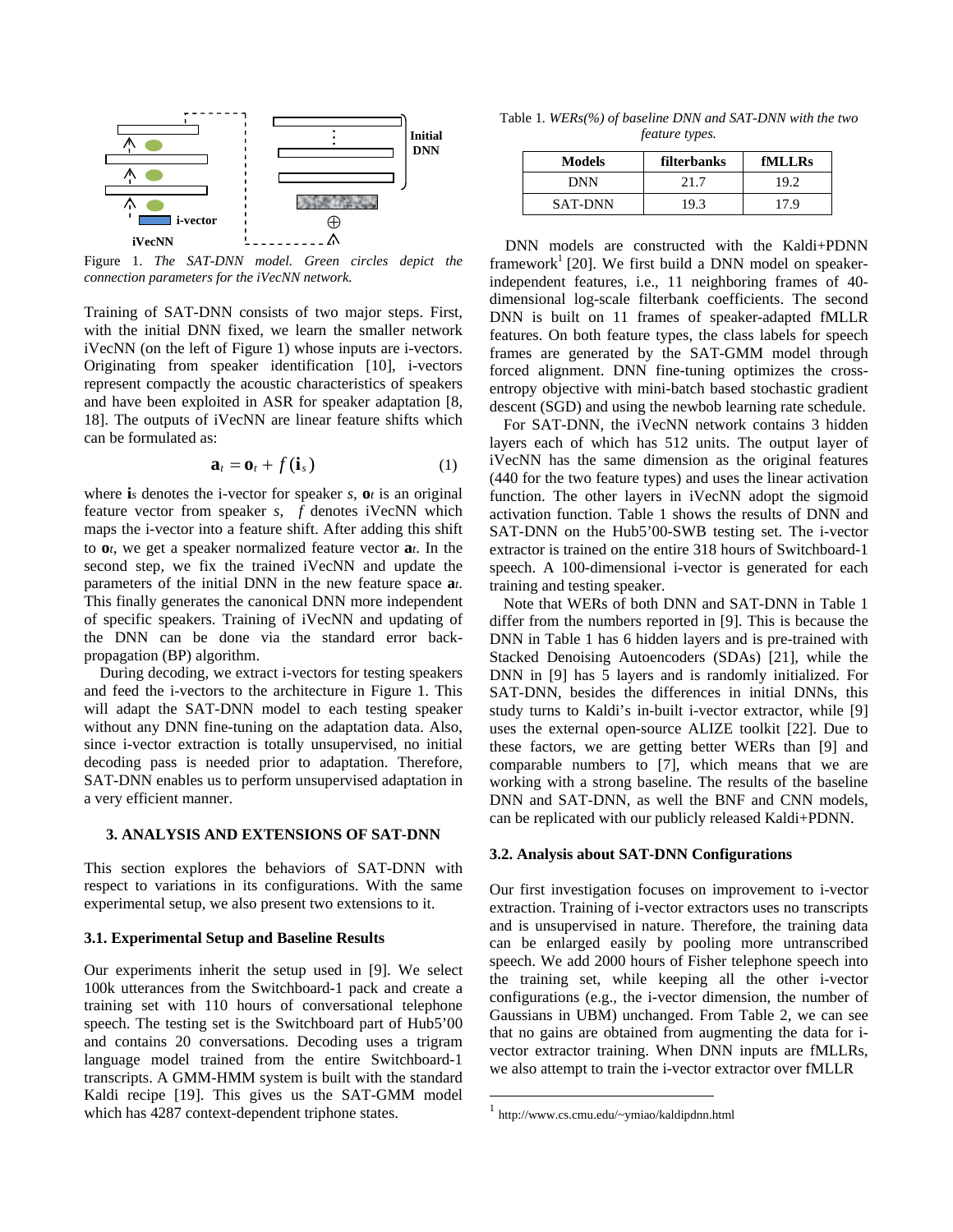Table 2. *WERs(%) of SAT-DNN with filterbank features when different sets of training data are used for i-vector extractors.*

| <b>I-Vector Training Data</b> | WER% |
|-------------------------------|------|
| Switchboard-1                 | 19.3 |
| $Fisher + Switchboard-1$      | 19.3 |

features instead of the raw MFCCs. In this case, SAT-DNN gives the WER of 17.8%, which is only 0.1% absolute improvement over the baseline (17.9%). In general, the SAT-DNN method performs robustly to the training of ivector extractors.

Second, the existing SAT-DNN fuses the feature shifts and DNN inputs via a sum operation. A natural alternative is the product function. That is, the iVecNN outputs and the original inputs are multiplied in an element-wise fashion. In this case, iVecNN is learned to generate feature weights rather than feature shifts. Another more complicated function is weighted sum which can be formally written as

$$
\mathbf{a}_t = \mathbf{m} \otimes \mathbf{o}_t + \mathbf{n} \otimes f(\mathbf{i}_s) + \mathbf{b}
$$
 (2)

where the vectors **m** and **n** contain weights for the original features and linear shifts respectively, **b** is a bias vector, and ⊗ represents element-wise product. We do not define the values of **m**, **n** and **b** in advance. Instead, these three vectors are learned together with iVecNN through BP. Table 3 shows the performance of these two functions when SAT-DNN takes filterbanks as inputs. We observe that weighted sum gives slight improvement due to more flexibility in feature fusion, while product deteriorates the WER.

## **3.3. SAT for Bottleneck Feature Extraction**

BNF features can be extracted from a narrow bottleneck hidden layer in DNNs and used to construct GMM-HMM tandem systems. In this subsection, we attempt to improve the quality of the BNF front-end by applying the SAT-DNN approach. The initial DNN is a Deep BNF (DBNF) network described in [11, 23]. It has 6 hidden layers, in which the 5 th layer is a bottleneck with only 42 units. When the DBNF network, either a DNN or SAT-DNN, has been trained, we build a LDA+MLLT tandem system with the BNF features. Specifically, 9 consecutive BNF frames are spliced and then projected down to 40 dimensions with LDA. On top of the LDA+MLLT system, discriminative training is further performed with the boost maximum mutual information (BMMI) objective [24].

Table 4 compares the BMMI models when different architectures are employed for BNF generation. Again, the DBNF network can take the speaker-independent filterbanks

Table 3. *WERs(%) of SAT-DNN with fusion function variants.*

| <b>Fusion Function</b> | WER% |
|------------------------|------|
| product                | 19.5 |
| weighted sum           | 19.1 |

Table 4. *WERs(%) of BMMI tandem systems.*

| <b>Front-end</b>         | filterbanks | fMLLRs |
|--------------------------|-------------|--------|
| DBNF with DNN            | 19.6        | 18.0   |
| <b>DBNF</b> with SAT-DNN | 18.0        | 17.5   |

and the speaker-adapted fMLLRs as inputs. In each case, we can see from Table 4 that application of the SAT technique results in superior bottleneck features and improves the recognition performance of the BMMI tandem systems.

### **3.4. SAT for Convolutional Neural Networks**

Deep convolutional neural networks (CNNs) have been explored as an alternative to DNNs for acoustic modeling [12, 13, 25]. Instead of using fully-connected parameter matrices, CNNs are characterized by parameter sharing and local feature filtering. The local filters help to capture locality along the frequency bands. On the convolution layer, a max-pooling layer is added for feature normalization and dimension reduction. CNNs reduce spectral variation in the speech signal, and have been experimentally confirmed to generate better WERs compared to DNNs.

Our CNN architecture follows [26], consisting of 2 convolution *stages* and 4 fully-connected layers. A key difference is that we are now applying 2-dimensional convolution over both time and frequency, while [26] uses convolution only on the frequency axis. The CNN inputs are 29 neighboring frames each of which has 29-dimensional log-scale filterbanks. The first convolution layer filters the image-like 29x29 inputs using 64 kernels with the size of 4x4x1. The second convolution layer takes as inputs the outputs from the first convolution stage and filters them with 64 kernels of 4x4x64. Every convolution layer is followed by a max-pooling layer with the pooling size of 2x2. The convolution operation has the stride of 1 and the max-pooling operation is non-overlapping. Each of the 4 fully-connected layers contains 1024 hidden units and uses the sigmoid activation function.

Motivated by SAT-DNN, implementation of SAT for CNNs is straightforward to accomplish. After getting the initial CNN, we learn the iVecNN network which has the output dimension of 29x29. Then, the CNN model is updated in the newly-estimated feature space (Equation 1). Apart from SI filterbanks, we also turn to speaker-adapted filterbanks with VTLN for complete evaluations. From Table 5, we can see that the improvement of SAT-CNN over CNN becomes less significant, in comparison to the improvement of SAT-DNN over DNN. This is because in general, CNNs normalize the speech features more effectively than DNNs, which decreases the efficacy of SAT.

Table 5. *WERs(%) of CNN and SAT-CNN with two feature types.*

| <b>Models</b>  | filterbanks | <b>VTLN-filterbanks</b> |
|----------------|-------------|-------------------------|
| CNN            | 19.9        | 19.0                    |
| <b>SAT-CNN</b> |             | 18.6                    |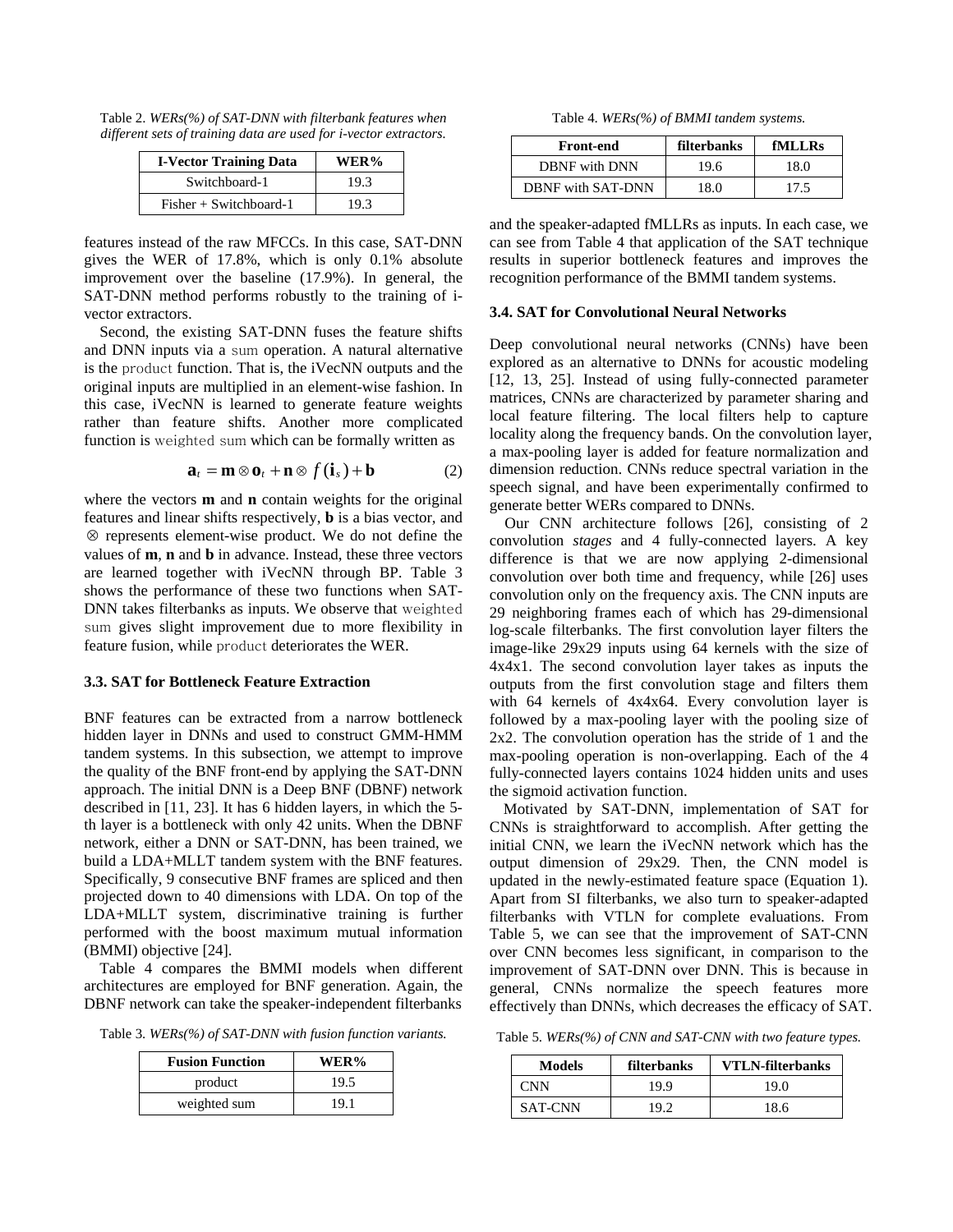Also, since speaker variability has been partly modeled by VTLN transforms, SAT-CNN achieves marginal gains over the CNN baseline when the inputs are VTLN-filterbanks.

# **4. SAT-LUFE FOR LANGUAGE UNIVERSAL FEATURE EXTRACTION**

This section introduces SAT of multilingual DNNs in order for more effective *language-universal feature extraction* (LUFE) [14, 26, 27]. LUFE aims to generate high-level, language-independent feature representations from DNNs which have been trained collectively over a group of language. The hidden layers of the multilingual DNN are shared across all the languages, while each language has its own output layer, speech data and class labels. Fine-tuning is carried out using the standard SGD with one critical difference: each epoch traverses data from all the *source languages* instead of a single language. Parameters of the shared layers are updated with gradients accumulated from all the languages. Interested readers can refer to [14, 26] for more details regarding multilingual DNN training.

 After the multilingual DNN is trained, the shared hidden layers act as a deep feature extractor. Given a *new language*, DNN hybrid models can be built using features generated from this extractor, instead of the raw acoustic features (e.g., MFCCs). Cross-language acoustic modeling in this fashion enables knowledge transfer across languages and thus improves the recognition on the new language, especially when the new language has limited transcribed speech.

## **4.1. LUFE with Speaker Adaptive Training**

The key to the success of SAT-DNN is the learning of the speaker-normalized feature space with iVecNN and ivectors. This motivates us to combine SAT and LUFE, which potentially enhances the feature representations. We attempt to perform SAT for the multilingual DNN after the feature extractor has been fully trained as described by [26]. Similarly, the iVecNN network is learned to convert ivectors into linear feature shifts. Then parameters of the multilingual DNN are updated on the new features with iVecNN applied. We propose two strategies to train iVecNN over multiple languages. The iVecNN network can be shared by all the source languages and trained in the same manner as the multilingual DNN. Alternatively, each source language can have its iVecNN separately. These two methods are referred to as *Share* and *Unshare* respectively.

When switching to the new language, we input the ivectors, together with the speech features, to the SAT architecture which generates feature representations from the highest layer. If the iVecNN network has been trained with Share, then this iVecNN can be ported to the new language directly. Otherwise, we have to retrain the iVecNN network on the new language from scratch. More comparison between Share and Unshare will be conducted in Section 4.2.

## **4.2. Experiments and Analysis**

The quality of the feature extractors is evaluated on a crosslanguage acoustic modeling task. Our experiments use the multilingual corpus collected under the BABEL program [11, 23, 26, 27]. This corpus covers a wide range of languages including Cantonese, Tagalog, Pashto, etc. Each language contains around 80 hours of conversational telephone speech for training and 10 hours for decoding. Additionally, there is also a low-resource 10-hour condition under which only 10 hours of transcribed speech are allowed to be used for system building. We take Tagalog (IARPA-babel106-v0.2f) as the target language. The source languages include the 80-hour sets of Cantonese (IARPAbabel101-v0.4c), Turkish (IARPA-babel105b-v0.4) and Pashto (IARPA-babel104b-v0.4aY).

On the target language, hybrid systems are built with the outputs from the feature extractors. We select 2 hours of speech from the 10-hour decoding data as the testing set. It's worth noting that i-vector extraction is always performed within each language. We are not training a joint i-vector extractor over all the multilingual speech. Table 6 presents WERs of the target-language hybrid systems under the 80 hour and 10-hour conditions. *No-LUFE* denotes the purely monolingual case without using any feature extractors.

In comparison with No-LUFE, applying LUFE brings significant gains especially under the 10-hour condition. SAT-LUFE, which uses the SAT trained feature extractor, outperforms the normal LUFE consistently. Comparing the two iVecNN training strategies reveals that Share performs better than Unshare under the 10-hour condition. We think the reason is that Unshare requires re-estimation of iVecNN on the new language. This re-estimation may not be reliable under limited training data (10 hours). When the training data are increased to 80 hours, the iVecNN network can be trained more robustly with Unshare. At the same time, the iVecNN re-estimation helps to adapt the feature extractor to the target language. That is why we observe slightly better WERs achieved by Unshare under the 80-hour condition.

## **5. ENRICHING I-VECTORS WITH VISUAL FEATURES**

Transcribing multimedia data has become an active research area in ASR [28, 29]. In addition to the audio track, the video signal provides rich information which can potentially benefit ASR. Previous work [15, 16, 17] has reported the success of combining audio and supplemental visual

Table 6. *Results of feature extractors under both target-language conditions. WERs (%) are reported on the 2-hour testing set.* 

| <b>Feature Extractor</b> | 80-hour | 10-hour |
|--------------------------|---------|---------|
| <b>No-LUFE</b>           | 49.3    | 65.8    |
| LUFE.                    | 46.7    | 59.6    |
| SAT-LUFE iVecNN-Share    | 46.1    | 57.8    |
| SAT-LUFE iVecNN-Unshare  |         | 58 3    |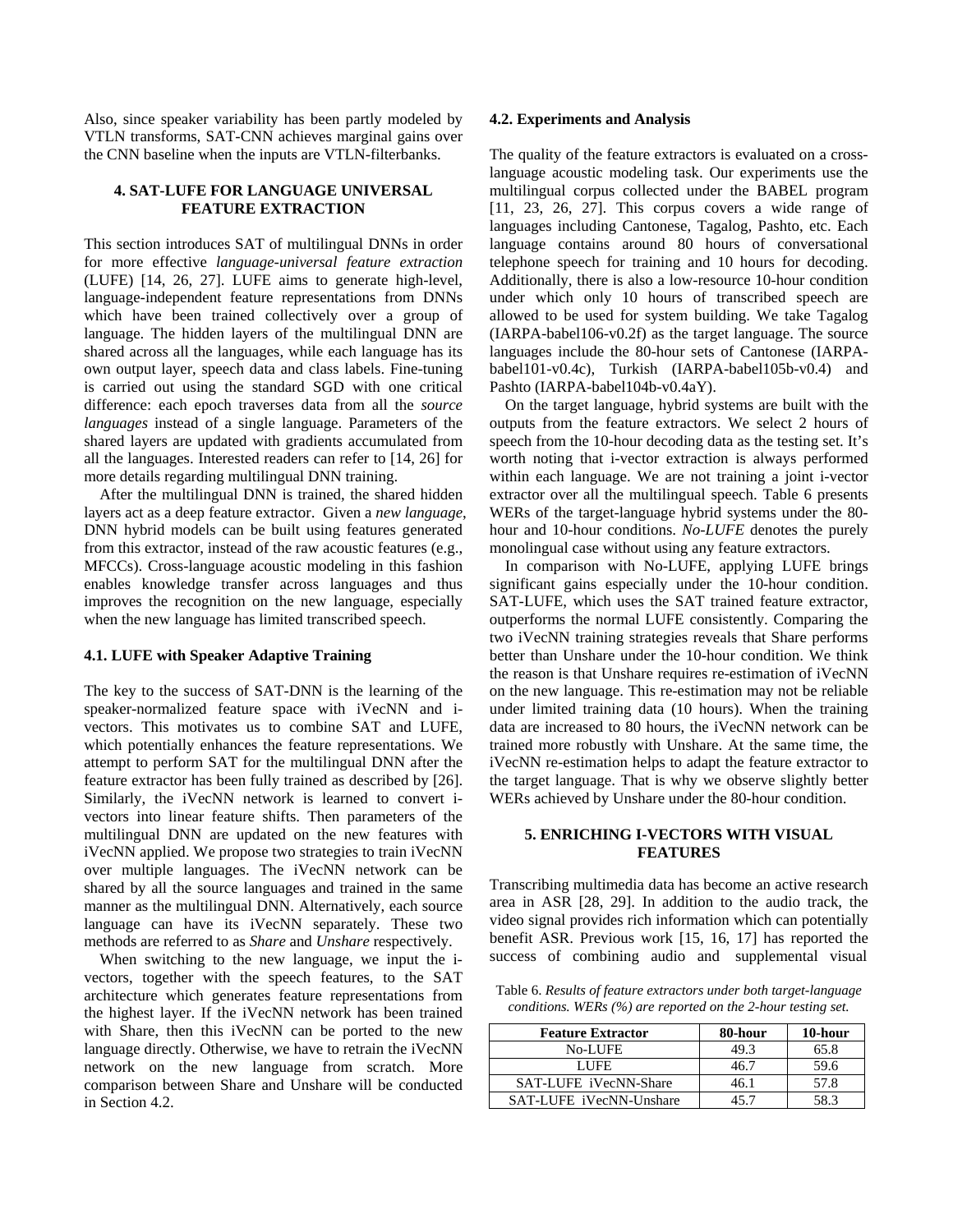features (e.g., lip contours, mouth shapes, facial expressions, etc.) to improve ASR. However, the applicability of these proposals is limited by the availability of the frame-level visual features which are usually not obtainable from opendomain data (e.g., YouTube videos). Also, since the video and audio have different sampling rates, aligning frames from these two streams poses another challenge.

In comparison, some video-level features can be easily extracted even from real-world videos, which can globally characterize the acoustic conditions. Examples of these features are scenes (office, street, etc.) of the conversations and attributes (age, gender, race, etc.) of the speakers. This section studies the utility of SAT-DNN acting as a flexible framework to incorporate global visual features. Although we only deal with speaker attributes, SAT-DNN is capable of using other feature types, ranging from segment-level actions/concepts to video-level scene/event attributes.

# **5.1. Dataset**

We download a collection of 4k English videos from online archives such as Youku.com, Tudou.com and YouTube.com. These videos are intended for expertise sharing on specific tasks (e.g., oil change and sandwich making), and have the average duration of 90 seconds. For each video, the uploader has provided raw closed captions. We take several steps to convert the collected data in an applicable ASR training corpus. These steps include cleaning and normalizing transcripts, downsampling the audio track, and adding new words into the dictionary. Time markers for each utterance are obtained via forced alignment with the user-uploaded closed captions and our existing broadcast news recognizer. This finally gives us 94 hours of speech data, out of which 90 hours are selected for training and 4 hours for testing.

## **5.2. Visual Feature Extraction**

In this paper, we focus on speaker attributes as visual features. On our dataset, extraction of these attributes is challenging due to the difficulty of capturing high-quality images of the speakers. For instance, it's hard to identify the speaker in a swing-dance video which normally shows two dancers. Also, in a how-to-clean-contact-lens video, the speaker may appear in a small portion of the video. However, we observe that in these instructional videos, the (principal) speakers tend to appear at the beginning for brief introductions. Based on this observation, for each video, we extract the frame which locates immediately after the first utterance starts.

Then, this image, which is assumed to show the speaker, is submitted to the Face++  $API<sup>2</sup>$  that returns 3 attributes: age, gender and race. The value of age is continuous, while gender and race have categorical values. We categorize the

 $\overline{a}$ 

age value into 6 bins: < 20, 20-30, 30-40, 40-50, 50-60, >60. These bins are represented by a 6-dimensional vector. Each of the 6 elements is a binary variable indicating whether the speaker's age falls into the corresponding bin. The gender classification result is converted into a 2-dimensional vector whose binary elements denote male and female respectively. Similarly, a 3-dimensional vector is employed to represent the 3 possible values of race: White, Black and Asian. The final attribute vector is assembled by concatenating these three sub-vectors. For example, the attribute vector for a 58 year-old, male and white speaker is  $[0\ 0\ 0\ 0\ 1\ 0\ 1\ 0\ 1\ 0\ 0]$ .

# **5.3. Method and Results**

With the training corpus, GMM, DNN and SAT-DNN acoustic models are constructed by following the procedures described in Section 3. We only experiment with filterbank features as DNN and SAT-DNN inputs. Training data for the i-vector extractor consist of the defined 90-hour training set, as well as the additional 400 hours of videos collected from the same sources. Our first set of experiments are with the DNN model. We append the 11-dimensional attribute vector to the filterbank features on each speech frame. Table 7 shows 0.5% absolute WER improvement (22.2% vs. 22.7%) achieved by adding the attributes. This verifies that these speaker attributes are helpful for acoustic modeling. When switching to SAT-DNN, we append the speaker attributes to the speaker i-vectors rather than to speech frames. Training of SAT-DNN with the enriched i-vectors follows the same protocol as adopted by the baseline SAT-DNN. The only difference is that the i-vector dimension is enlarged from 100 to 111. We can see from Table 7 that the incorporation of the speaker attributes reduces the WER of SAT-DNN by 0.4% absolutely (21.0% vs. 21.4%).

# **6. CONCLUSIONS AND FUTURE WORK**

This paper has studied improvements and extensions to the SAT-DNN approach from the following aspects. First, we analyze the impact of i-vector extractor training and alternative feature fusion. Second, SAT-DNN is applied to various tasks including BNF generation, CNN acoustic modeling and multilingual DNN feature extraction. Last, when transcribing multimedia data, we explore the enrichment of i-vectors with additional visual features. For our future work, we are interested to further study the portability of the iVecNN network across domains and languages. Also, we would like to improve SAT-DNN by enriching i-vectors with more visual features such as scene and action classification results.

Table 7. *SAT-DNN without and with the speaker attributes. WERs (%) are reported on the 4-hour testing set.*

| Model                  | DNN | <b>SAT-DNN</b> |
|------------------------|-----|----------------|
| Baseline SAT-DNN       |     |                |
| $+$ Speaker Attributes |     | 21 O           |

<sup>2</sup> www.faceplusplus.com